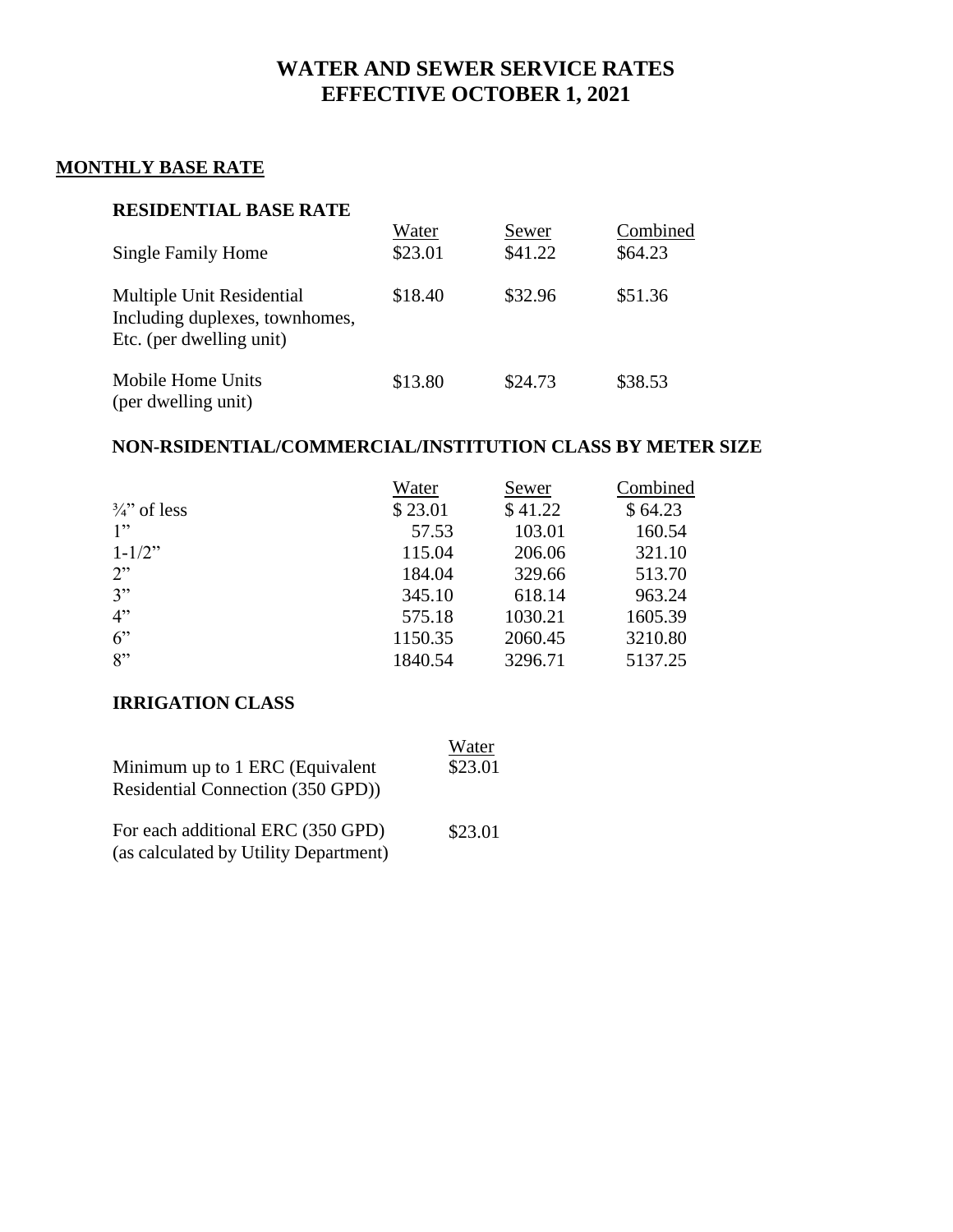#### **VOLUME CHARGE**

#### **WATER**

Volume charge per 1,000 gallons for water (Single Family, Multi-Unit, Mobile Home and Irrigation Classes)

| Block 1 | \$3.80  |
|---------|---------|
| Block 2 | \$5.66  |
| Block 3 | \$7.56  |
| Block 4 | \$9.47  |
| Block 5 | \$11.39 |
| Block 6 | \$13.27 |

Volume charge per 1,000 gallons of water (Non-residential, Commercial and Institutional Classes)

| All Usage | \$6.34 |
|-----------|--------|
|           |        |

#### **SEWER**

Volume charge per 1,000 gallons of sewer (All retail classes)

| All Usage | \$7.42 |
|-----------|--------|
|-----------|--------|

Wastewater billing cap for single family accounts – 15,000 gallons Wastewater billing cap for multi-unit accounts – 12,000 gallons Wastewater billing cap for mobile home accounts  $-9,000$  gallons

#### **PRICE BLOCKS BY CUSTOMER CLASS**

|               | <b>Block 1</b> | <b>Block 2</b> | <b>Block 3</b> | <b>Block 4</b> | <b>Block 5</b> | <b>Block 6</b> |
|---------------|----------------|----------------|----------------|----------------|----------------|----------------|
| Single Family | 5,000          | 10,000         | 20,000         | 30,000         | 50,000         | Over 50,000    |
| Multi-Unit    | 4,000          | 8,000          | 16,000         | 24,000         | 40,000         | Over 40,000    |
| Mobile Home   | 3,000          | 6,000          | 12,000         | 18,000         | 30,000         | Over 30,000    |
| Irrigation    | 5,000          | 10,000         | 20,000         | 30,000         | 50,000         | Over 50,000    |

#### **CONSERVATION SURCHARGE (PER ORDINANCE 2008-005)**

| Block 1 | $0\%$ | \$3.80 per thousand gallons  |
|---------|-------|------------------------------|
| Block 2 | 10%   | \$ 6.23 per thousand gallons |
| Block 3 | 20%   | \$9.07 per thousand gallons  |
| Block 4 | 30%   | \$12.31 per thousand gallons |
| Block 5 | 40%   | \$15.94 per thousand gallons |
| Block 6 | 50%   | \$19.90 per thousand gallons |